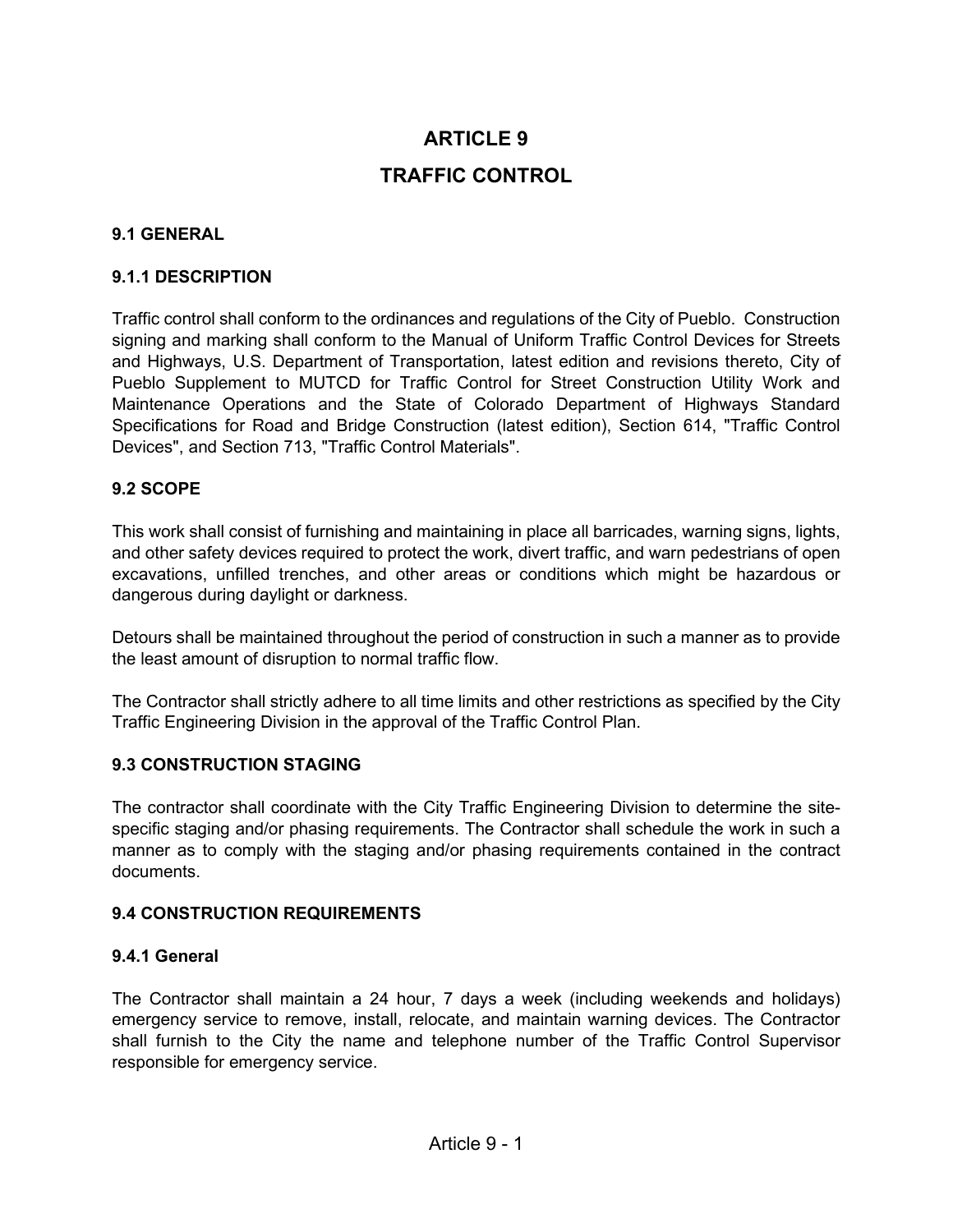In the event the Traffic Control Supervisor does not respond within 2 hours, or the City deems it necessary to call out other forces to accomplish emergency services, the Contractor will be held responsible for the cost of such emergency services, without reimbursement.

# **9.4.2 Existing Traffic Control Devices**

Prior to commencing work in the vicinity of any existing Traffic Control Devices, the Contractor shall coordinate with the City Traffic Engineering Division in the removal of devices which need to be removed or relocated to accommodate the work. The Contractor shall store all devices in a safe and secure manner throughout the period of work and assume responsibility for temporary devices if necessary.

Upon completion of the work in the vicinity of the previously removed Traffic Control Devices, the Contractor shall reinstall the devices as directed by the City Traffic Engineering Division. Any Traffic Control Devices damaged during removal, relocation storage, or reinstallation shall be repaired or replaced by the Contractor, to City Standard, at their expense.

The removal relocations, storage, and reinstallation of existing devices shall not be paid for separately but shall be considered as incidental to the project.

# **9.4.3 Traffic Control Plans**

# **9.4.3.1 Submittal**

The Contractor shall submit Traffic Control Plans in drawing form for the review and approval by the City Traffic Engineering Division or project engineer. The Traffic Control Supervisor shall provide a night telephone number to assure 24-hour availability.

Traffic Control Plans for street closure and major detours of local and/or through traffic shall be submitted to the City Traffic Engineering Division or project engineer at least ten calendar days in advance of the closure or detouring.

Traffic Control Plans not involving closures or major detours shall be submitted a minimum of 72 hours (three City business days) prior to implementation.

No phase of construction shall commence until the Traffic Control Plan has been approved. Approved Traffic Control Plans shall not be revised without prior approval of the City Traffic Engineering Division or project engineer. Revisions shall be submitted in accordance with the above requirements.

# **9.4.3.2 Format**

Traffic Control Plans shall include detailed signing, barricading, and traffic detouring information for each phase or stage of construction including as a minimum: type and number of devices, working hours, date(s), number and location of flaggers, and time restrictions, if any.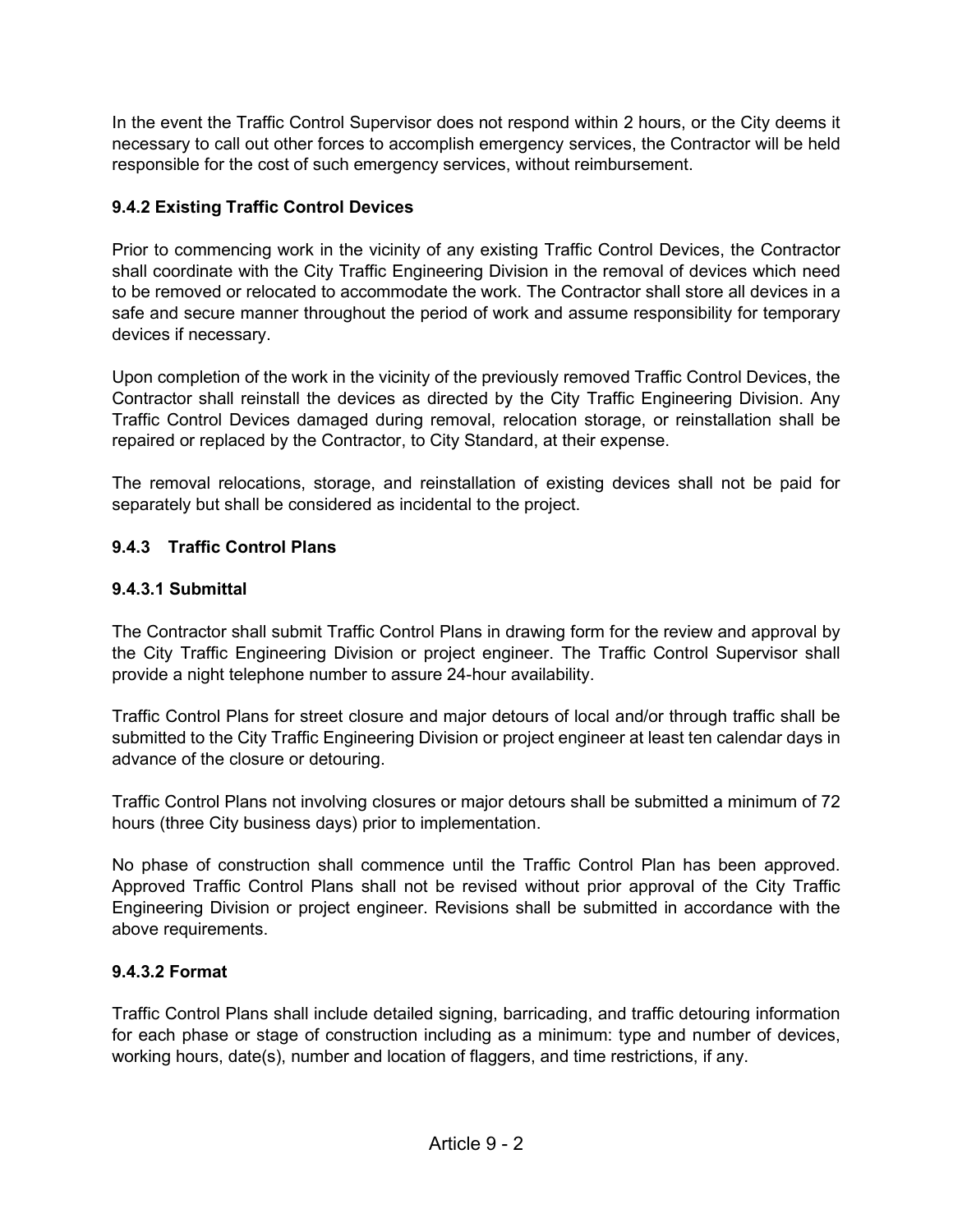## **9.4.3.3 Copies of Approved Plan**

Copies of the approved Traffic Control Plans shall be available on-site at all times; the Contractor shall provide copies to the Project Engineer, Traffic Engineer, and Project Inspector.

## **9.4.4 Traffic Control Supervisor**

### **9.4.4.1 Qualifications**

The Contractor shall designate a Traffic Control Supervisor who shall perform the Traffic Control Management and shall be responsible for maintaining all Traffic Control Devices in compliance with the approved Traffic Control Plan.

The Traffic Control Supervisor shall be either an employee of the Contractor, other than the Superintendent, or an employee of a firm which has a subcontract for the overall Traffic Control Management for the project. The Traffic Control Supervisor shall be currently certified by the American Traffic Safety Services Association or Colorado Contractors Association as a Worksite Traffic Control Supervisor.

The name and qualifications, including a current copy of the American Traffic Safety Services Association certification, of the Traffic Control Supervisor shall be submitted to the Engineer and the Engineer's approval shall be obtained prior to commencing construction. The Traffic Control Supervisor shall have an up-to-date copy of part VI of the Manual of Uniform Traffic Control Devices (and revisions thereof) and City of Pueblo Supplement to MUTCD for Traffic Control for Construction, Utility Work and Maintenance Operations available on-site at all times.

### **9.4.4.2 Duties**

The Traffic Control Supervisor duties shall include, but not be limited to:

- (a) Preparing, revising, and submitting the Traffic Control Plan as required.
- (b) Direct supervision of project flaggers.
- (c) Coordinating all Traffic Control operations, including those of subcontractors and suppliers.
- (d) Coordinating project activities with appropriate police and fire control agencies.
- (e) Maintaining a project Traffic Control diary which shall become a part of the project records.
- (f) Inspecting Traffic Control Devices on every calendar day that Traffic Control Devices are in use. (By the Traffic Control Supervisor or his approved representative).
- (g) Ensuring that Traffic Control Devices are functioning as required.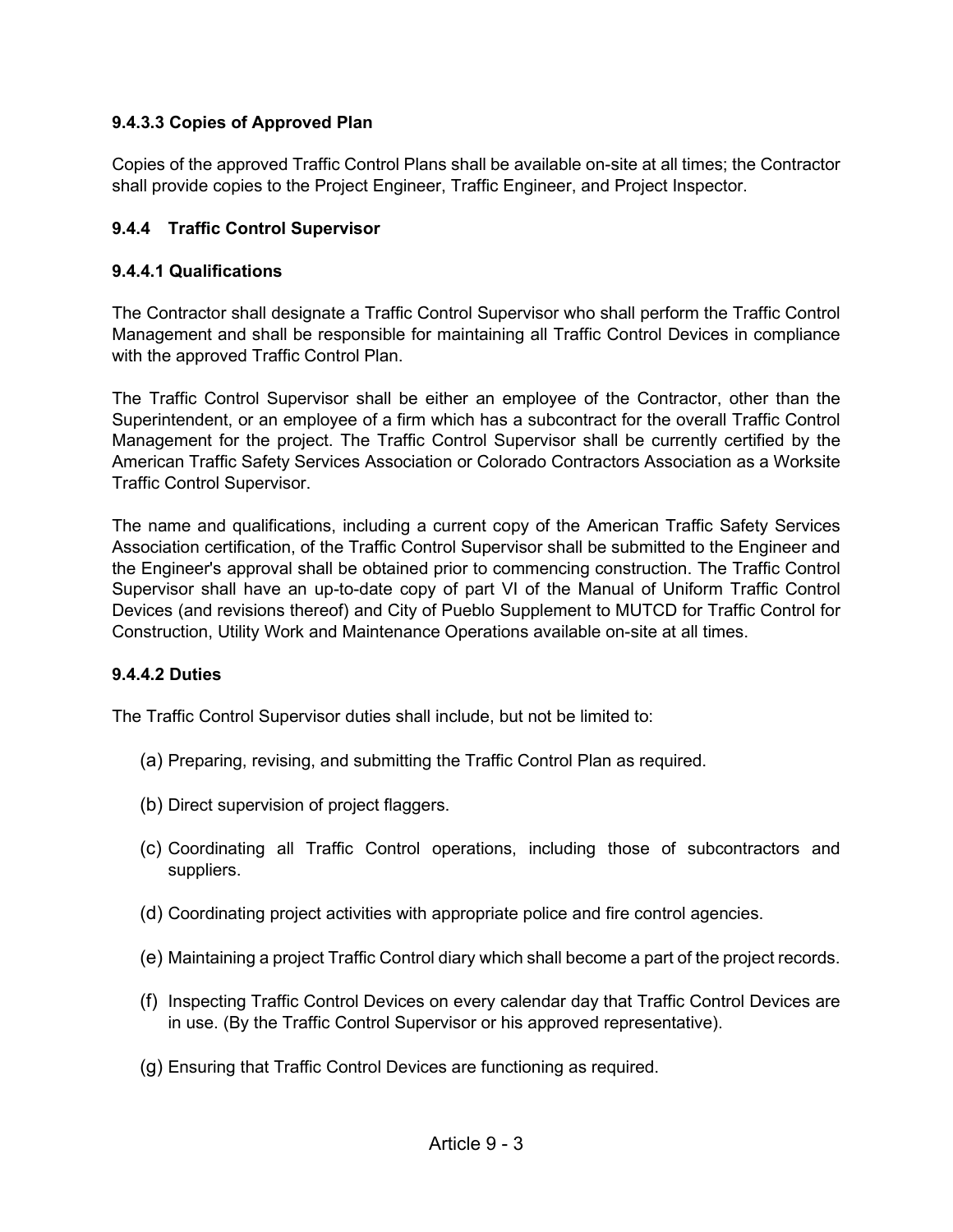(h) Overseeing all requirements covered by the plans and specifications which contribute to the convenience, safety and orderly movement of traffic.

## **9.4.4.3 Working Hours**

The Traffic Control Supervisor shall be available on a 24 hour per day basis. The Contractor shall make arrangements so that the Traffic Control Supervisor, or his representative as approved by the City, will be available on every working day and upon the request of the Engineer.

## **9.4.5 Flaggers/Off-Duty Police Officers**

The City Traffic Engineering Division may require flaggers or off-duty police officers for traffic direction.

### **9.4.5.1 Qualifications**

- (a) All flagging personnel shall have completed the Colorado Department of Transportation minimum training requirements for flaggers within 2 years prior to beginning the project. Flaggers will be required to have a current American Traffic Safety Services Association certification card upon their person when engaged in any flagging operation.
- (b) Off-duty police officers shall be active members of the City of Pueblo Police Department. The Contractor shall be responsible for contacting the Police Department and making all arrangements for off-duty officers.

# **9.4.6 Pedestrian Traffic Control**

Throughout construction, the Contractor shall maintain pedestrian walkways along all public streets unless otherwise approved by the City Traffic Engineering Division. Said pedestrian walkways shall be a minimum of 4′ wide and shall be safely delineated. Pedestrian walkways shall be surfaced in a manner approved by the Engineer and shall be safely maintained and kept clear of all debris and obstructions (including tools, equipment, and materials). Unless otherwise specified in the contract documents, pedestrian walkways shall be supplied and maintained by the Contractor at his expense.

### **9.4.7 Access to Adjacent Properties**

The Contractor shall notify all affected residents and/or property owners a minimum of 48-hours prior to restricting normal access from public streets to adjacent properties. The Contractor shall inform each resident and/or property owner of the nature of the access restriction, the approximate duration of the restriction, and the best alternate access route for that particular property. Any closure of access to or from adjacent property shall be submitted to the Engineer and approved prior to implementation.